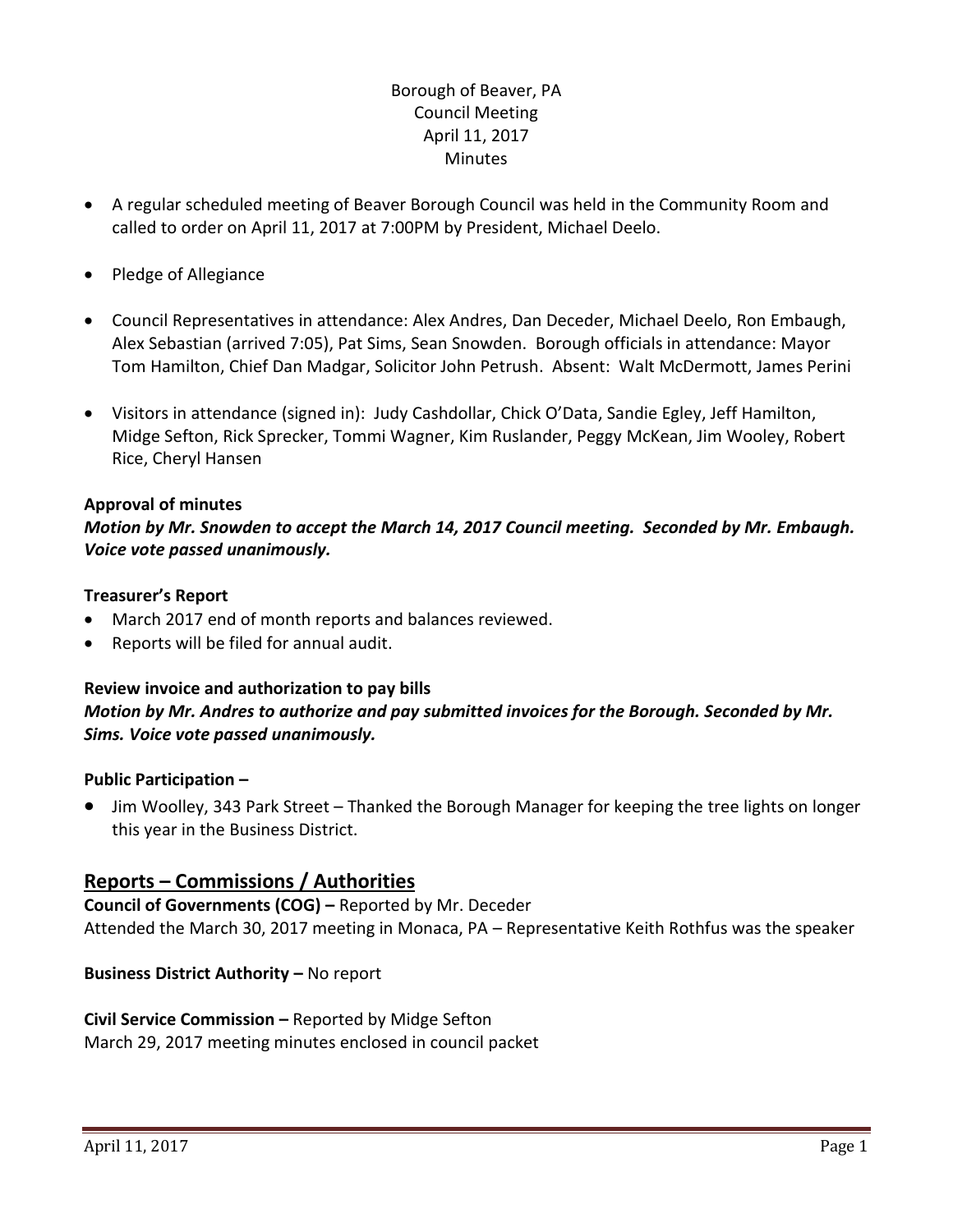## **Zoning Hearing Board (ZHB) –** Reported by Mr. Sprecker

- Two hearings will be held on April 20, 2017 at 7:00PM
	- o 265 Third Street seeking a variance to allow a backlit free-standing sign
	- $\circ$  1335 Third Street seeking a variance for relief from off-street parking requirements

**Planning Commission –** Reported by Mr. Rice

March 18, 2017 draft minutes enclosed in council packet

### **Tree Commission –**

March 27, 2017 meeting minutes enclosed in council packet

### **Code Enforcement Officer Report –** Reported by Mr. Sprecker

- March 2017 report enclosed in council packet
- Mr. Snowden questioned what steps are being taken regarding the business being run out of 1311 Corporation Street.
	- o Mr. Sprecker stated a Notice of Violation was mailed to the resident
	- o Stated the ordinance regarding utility trucks needs to be reviewed

#### **Historic Architectural Review Board (HARB) –** Reported by Mr. Rice

 Motion to pass the Resolution regarding the scope of work in support of the historic preservation activities for the Borough of Beaver – the word "grant" was replaced with "direct assistance"

#### **Municipal Authority – Reported by Mr. Sims**

- March 15, 2017 meeting minutes enclosed in council packet
- Update on the meter replacement project:
	- o 1,810 meters have been installed in two months
	- o 150 still need installed. Some are due to non-response, vacant properties or properties are for sale.
- Mr. Embaugh questioned the increase of pay for the Operations Manager
	- $\circ$  Mr. Sims stated the Municipal Authority decided not to hire a full time manager. The Operations Manager will absorb a lot of those responsibilities

## **Council Committee Reports**

**Public Safety –** Reported by Mr. Snowden

- March 22, 2017 meeting minutes enclosed in council packet
- Approximately 200 attended the Town Hall meeting held at the Beaver Area High School on April 4, 2017. Received positive comments of all the speakers including Officer Ken Stahl.
	- o Will look into having additional Town Hall meetings in the future
	- $\circ$  Will provide a packet of information from the slide show to put on our website

#### **Finance –**

March 8, 2017 meeting minutes enclosed in council packet

**Highway –** No meeting held in March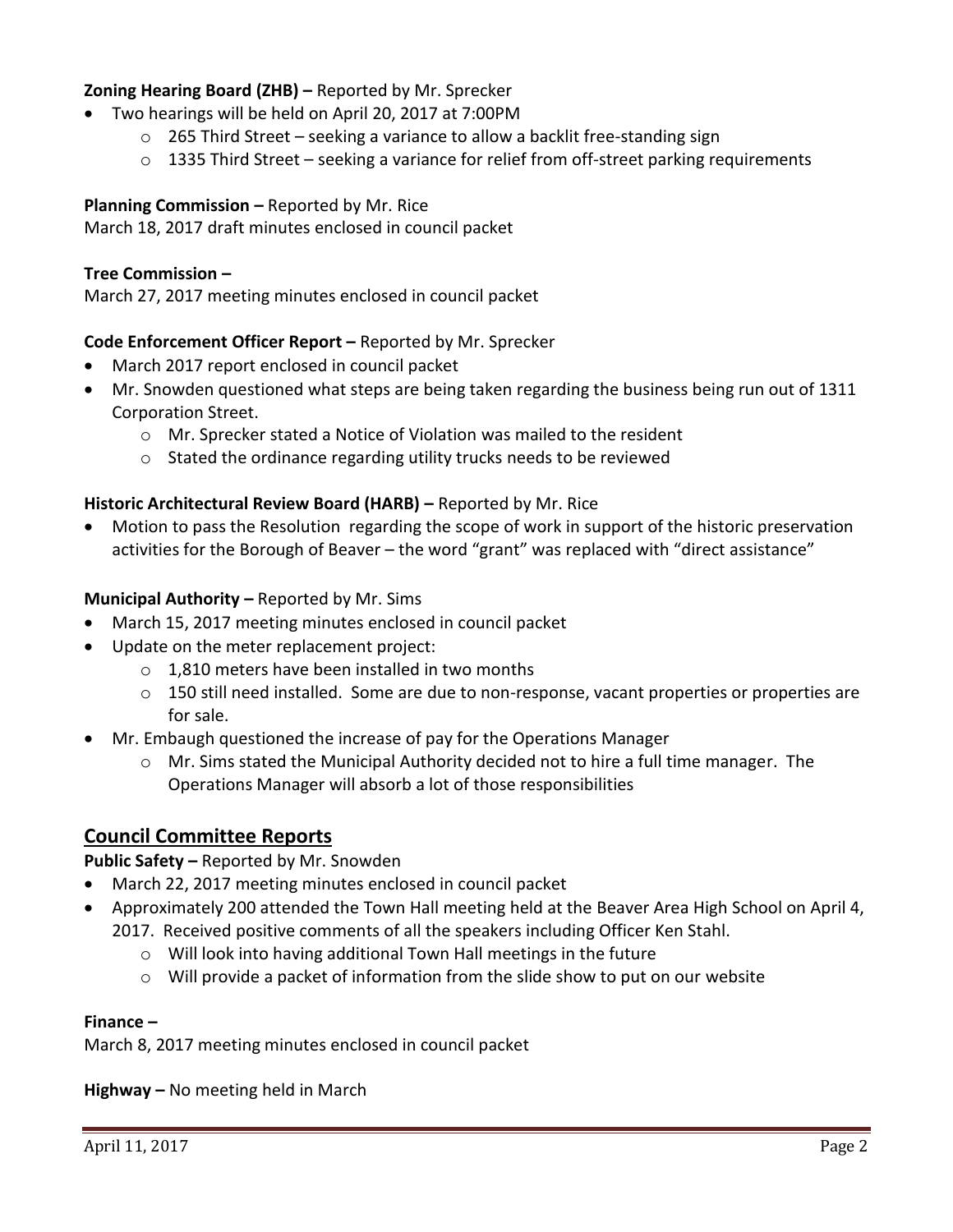### **General Government –** Reported by Mr. Andres

March 28, 2017 meeting minutes enclosed in council packet

**Code Enforcement –** No report

**Recreation –** Reported by Mr. Embaugh

April 4, 2017 meeting minutes enclosed in council packet

# **Reports**

**Manager's Report –** Reported by Chief Madgar

- Reviewed the March 2017 report enclosed in council packet
- Chick O'Data spoke regarding the conditions of the memorials and the proper respect that should be given
	- o In the past years, there was approximately \$67,000 left over from the Beaver County Foundation fundraiser of the Korean Memorial, Vietnam Memorial
	- $\circ$  They would like to put shrubs around the memorials including the Word War II Memorial to make all three memorial look uniform
	- $\circ$  Mr. O'Data and Mr. Sprecker will try to have something in place by Memorial Day

### **President's Report –** No report

#### **Mayor Hamilton –**

Photograph taken at the Y2K event in 2000 was presented to Sean Snowden from the Foster Family to be given to Mayor Hamilton. At the time the photograph was taken, Mr. Jim Foster was Council President. Mr. Snowden stated the photo was hanging in the office of Mr. Foster. Mayor Hamilton presented the photo to the Borough of Beaver.

**Police Chief Madgar - No report** 

**Fire Department –** No report

**Emergency Management Coordinator - No report** 

#### **Borough Engineer –**

March 2017 monthly report enclosed in council packet

### **Solicitor Petrush –**

- 418 Fair Avenue Final and successful resolution for the lawsuit to enforce the Zoning Ordinance
	- $\circ$  Nonconforming use Three apartment building in an R1 District
	- o 2007 fire left the premises uninhabitable
	- o Home is still not completely restored
	- $\circ$  Owner wanted to take the home back to the three apartments however, the nonconforming use was abandoned after 12 months of the fire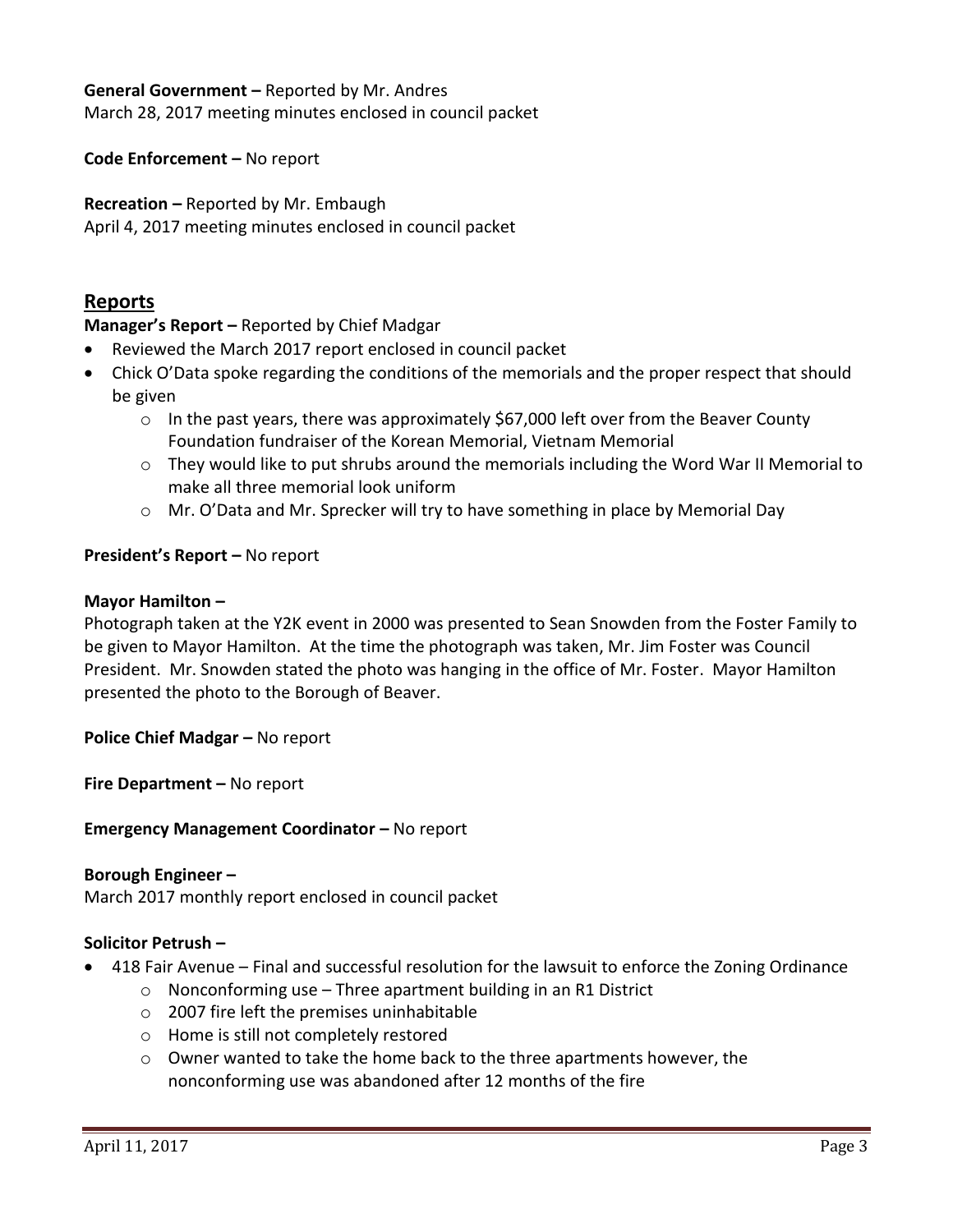# **Old Business**

## **Motion – Beverage Production Zoning Provisions**

*Motion by Mr. Embaugh that Beaver Borough Council approve the pending ordinance regarding sales and production of alcoholic beverages in the Gateway West district. This pending ordinance is being referred to the Beaver County Planning Commission and the Beaver Borough Planning Commission for review. Seconded by Mr. Sebastian.* 

 Discussion – Mr. Andres stated the Business District should be involved in this decision. The issue needs to be addressed by the consumer not by legislation. By rezoning in the Gateway West district, it is encouraging a brewery to be built there. Not sure if this ordinance deters or encourages. Would like to table the motion to have the Planning Commission review further. *Roll call vote: Mr. Embaugh – Yes, Mr. Sims – Yes, Mr. Deceder – Yes, Mr. Sebastian – Yes, Mr.* 

*Andres – No, Mr. Snowden – Yes, Mr. Deelo – Yes. Motion passed on the indicated roll call vote 6-1.*

### **Motion – Solicitation Ordinance**

*Motion by Mr. Snowden that Beaver Borough Council direct the Solicitor to advertise the attached ordinance regarding Solicitation in the Borough of Beaver. Seconded by Mr. Embaugh. Voice vote passed unanimously.*

### **Motion – Zoning District re-designation**

*Motion by Mr. Sims that Beaver Borough Council approve the properties located at 255 and 265 Beaver Street be changed from the RC-2 zoning district to the R-1 zoning district per the Planning Commission recommendation on March 18, 2017. Beaver Borough Council further directs the solicitor to implement these changes as appropriate. Seconded by Mr. Snowden. Voice vote passed unanimously.*

## **New Business**

**Motion – Resolution to appoint a liaison between Beaver Borough and Berkheimer** *Motion by Mr. Snowden that Beaver Borough Council accept the attached Resolution # 2017-05 appointing Vicki Vandenbord and Colette Miser as liaison between Beaver Borough and Berkheimer (tax collector). Seconded by Mr. Deceder. Voice vote passed unanimously.*

## **Motion – Resolution – Shell Mitigation Project**

*Motion by Mr. Sebastian that Beaver Borough Council approve the attached Resolution 2017-06 regarding the scope of work in support of the historic preservation activities for the Borough of Beaver. Seconded by Mr. Andres. Voice vote passed unanimously.*

## **Motion – Administrative Assistant for Police Department**

*Motion by Mr. Snowden that Beaver Borough Council hire Bonnie Dinsmore as a fulltime employee of the Borough of Beaver effective April 1, 2017 as per the attached document. Seconded by Mr. Sims. Voice vote passed unanimously.*